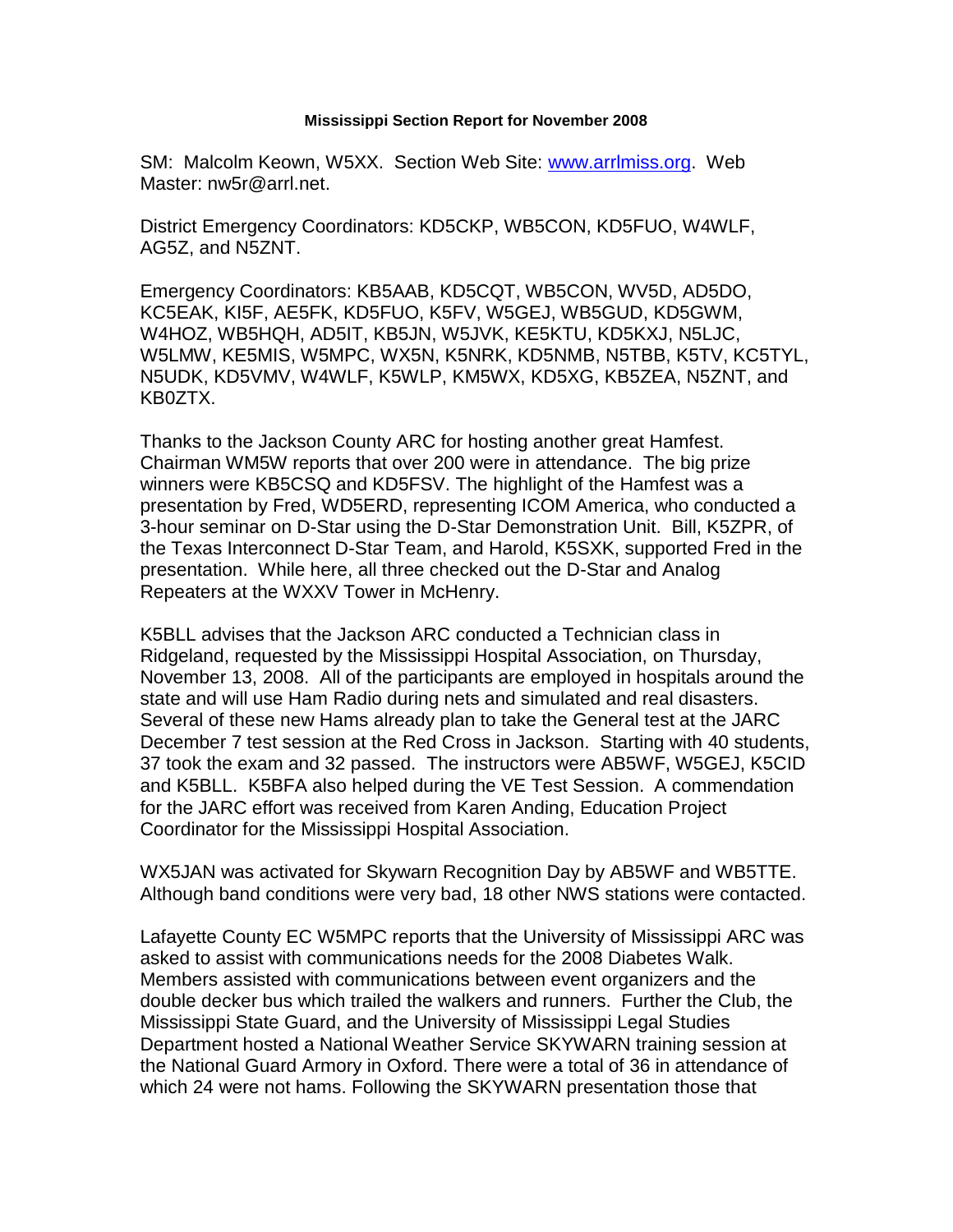attended learned about amateur radio and the Amateur Radio Emergency Service.

WD2XSH/6 (W5THT) reports making 12 CW QSO's in November (some in the New England states) on 600 Meters. Pat reports that the local power company repaired a bad lightning arrester and dropped his QRN level from S9+12 to S3. He also built a shielded receive loop that dropped out all the lightning static. It works - even stuck into the cement table in the patio.

Lauderdale/Clarke EC KD5GWM relays that W5ED and AE5FE are working toward getting the Rush Hospital Group (4 hospitals) set up with ham stations and trained operators.

…. And before I forget it, it looks like another year has slipped by and Christmas is already here. I hope all of the well-behaved hams in Mississippi find some goodies under the tree. Personally I'm hoping for more sunspots and fewer solar flares. Merry Christmas from Vicksburg from W5XX and family!

Welcome the following new Mississippi Hams: KE5WYC, Orris – Gulfport; KE5WYX, Timothy – Natchez; KE5YBL, John – Clinton; KE5YBS, David – Hattiesburg; KE5YBT, James – Hattiesburg; KE5YBU, Raymond – Petal; KE5YBV, Sylvia – Purvis; KE5YCL, Shing – Oxford; KE5YCM, Michael – New Albany; KE5YCO, Joshua – Moss Point; KE5YCU, Lois – Ellsberry; KE5YDV, H. J. -- Indianola; KE5YDW, Murray -- Philadelphia; KE5YDX, David -- Raymond; KE5YDY, Jim --Terry; KE5YDZ, Richard -- Madison; KE5YEA, James -- Philadelphia; KE5YEB, William -- Clinton; KE5YEC, Jack -- Brandon; KE5YED, Kirby -- Mendenhall; KE5YEE, Sandy -- Richland; KE5YEF, B. P. -- Yazoo City; KE5YEG, Shelby -- Lawrence; KE5YEH, Larry -- Sumrall; KE5YEI, Wade -- Brookhaven; KE5YEJ, Jimmie -- Carthage; KE5YEK, Larry -- Randolph; KE5YEL, Charles -- Philadelphia; KE5YEM, Michael -- Meridian; KE5YEN, Cynthia -- Meridian; KE5YEO, Sean -- Brandon; KE5YEP, Craig -- Pearl; KE5YEQ, Greg -- Booneville; KE5YER, Byron -- Quitman; KE5YES, Glenn -- Yazoo City; KE5YET, Marshall -- Philadelphia; KE5YEU, Mike -- Clarksdale; KE5YEV, Bobby -- Soso; KE5YEW, David -- Jackson; KE5YEX, Lee -- Pearl; KE5YEY, Tim -- Iuka; KE5YEZ, Ron -- Natchez; and KE5YFA, Joyce -- Pearl. Great! 43 new Hams in the state in November.

Also welcome to the following new ARRL Members: WX5DBZ – Ocean Springs; KJ6EB – Corinth; K5IBM – New Hebron; WA5PZI – Hattiesburg; KA5TTR – Buckatunna; KB5UDF – Jackson; KE5VRN – Dundee; K5WBX – Wesson; KE5WRC – Madison; and KE5YBL – Clinton. Section Membership is now 1,003.

Congratulations to KE5WBG, who upgraded, and to N5DU, who completed ECC-001.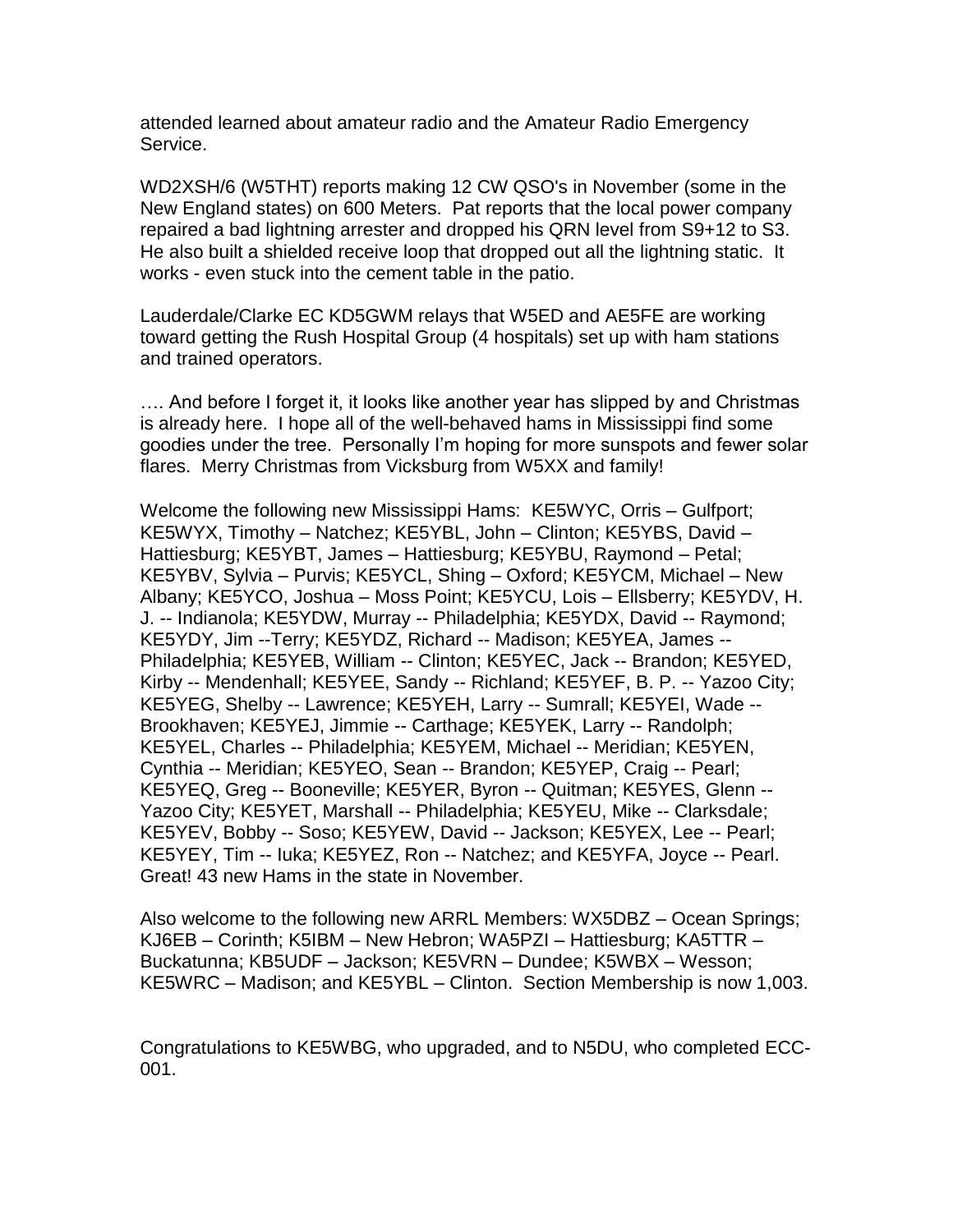Also congratulations to the new 2009 officers of the following clubs: Magnolia DX Association: W5UE, President, K2FF, VP, WD5BJT, Secretary, and KA5VFU, Treasurer; the Jackson County ARC: KC5LCW, President, K5YG, VP, KB5FHX, Secretary, and AB5RS, Treasurer; and the Vicksburg ARC: W5WAF, President, KE5MQS, VP, and K5NRK, S/T.

Club Newsletters/Reports: Hattiesburg ARC (AC5E), Jackson ARC (K5VU), Meridian ARC (W5MAV), Olive Branch ARC (KB0ZTX), Pearl River County ARC (N5WLW), Northeast Mississippi ARA (KB5NMB), and the Vicksburg ARC (W5WAF).

DEC/EC Reports: WB5CON (NE MS/Alcorn), KC5EAK (Pearl River), KD5FUO (Golden Triangle), K5FV (Rankin), WB5GUD (Newton), KD5GWM (Lauderdale/Clarke), WX5N (Prentiss/Tishomingo), KB5NMB (Itawamba), N5TBB (Tippah), and N5ZNT (SW MS)

Net reports: sessions/QNI/QTC (Net Manager)

DRN5 62/Miss 100% Rep by W5XX, KA1ZIA, W5MLO, WA5FB and WB5ZED (WB5ZED)

MS Section Phone Net 30/2426/26 (K5NRK)

Magnolia Section Net 30/900/3 (K5DSG)

MS Baptists Ham Net 5/37/0 (WF5F)

MS-LA EN 5/38/1 (K5NRK)

Capital Area EN 5/96/0 (K5XU)

Metro Jackson ARES 5/67/0 (N5DU)

Alcorn Co ARES 4/45/0 (WB5CON)

MCARA Net 4/42/0 (KA2KMU)

Tishomingo County ARES Net 4/119/3 (WX5N)

Stone Co ARES Net 4/75/0 (N5UDK)

Newton County ARES 4/19/0 (WB5GUD)

Meridian Area EN 4/36/0 (KD5GWM)

NE MS ARES 4/39/0 (W5LMW)